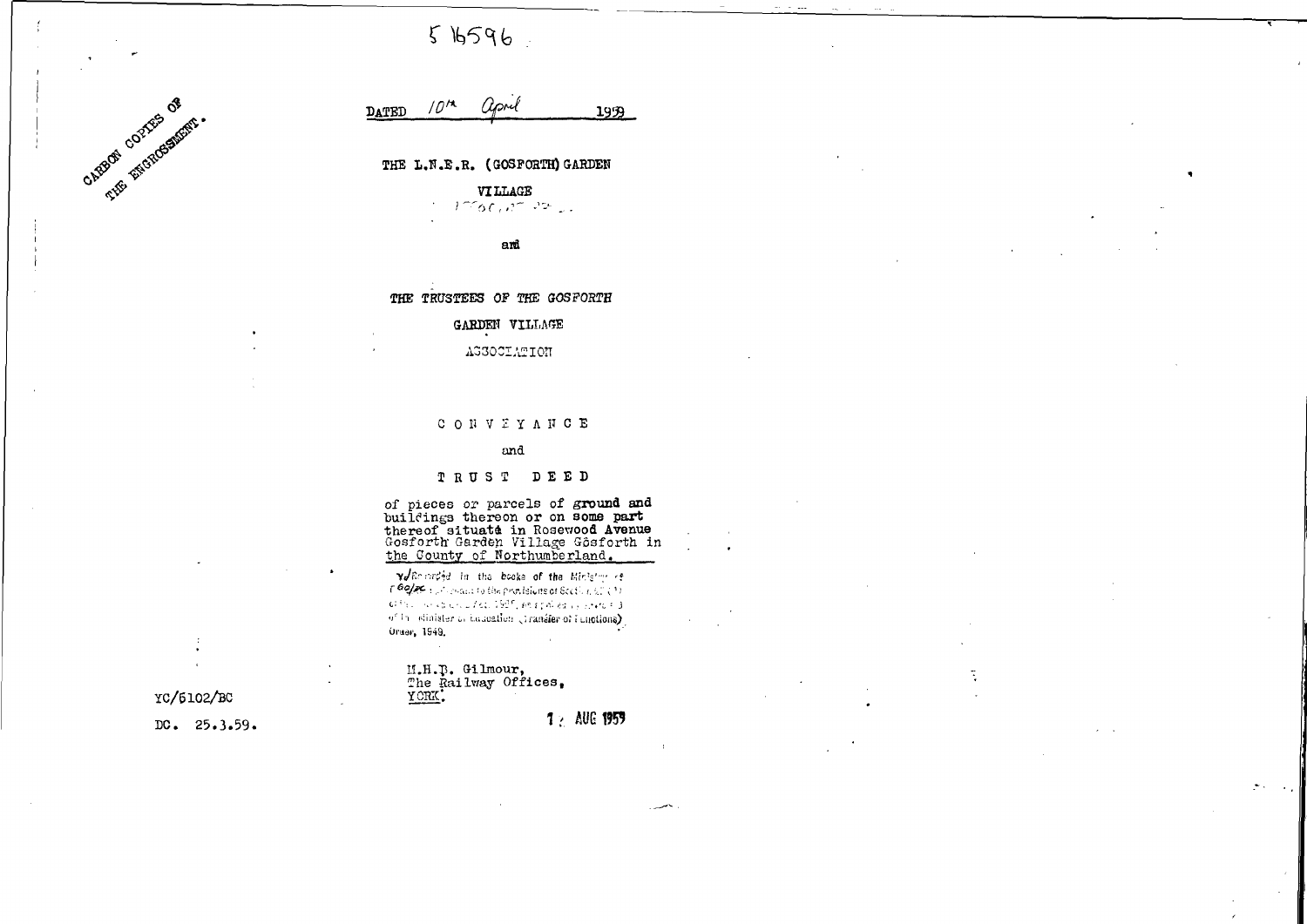Adjudged Not Chargeable with any Stamp Duty

معتملا

 $\frac{\partial}{\partial t}$ 

CONVEYANCE  $P$  R U S  $P$ **THIS ATTD**  $D E D D$  is nade April Tenth One thousand the day of nine hundred and fifty nine  $B E F F B E H$  THE L.N.D.R. (COSFORTH) GARDEN VILLAGE LTD., whose Registered Office is situate at the Railway Offices in the City and County of York (hereinafter called "the Society") of the one part and WILLIAM CUTHBERTSON LAYTON of 60 Hollywood Avenue Gosforth in the County of Northumberland WILLIAM PRILLIPSON of 33 Briarwood Avenue Gosforth aforesaid ALBERT JOHN THIRLWELL of 1 Fernwood Avenue Gosforth aforesaid WILLIAM ROSE of 17 Briarwood Avenue Gosforth aforesaid JAMES HEWITT of 44 Emiarwood Avenue Gosforth aforesaid and GEORGE SYDNEY PARKER of 13 Fernwood Avenue aforesaid Retired Railway Officials (hereinafter called "the Trustees" which expression shall include the Trustee or Trustees for the time being hereof) of the other part

WHEREAS the Society is the owner in fee simple in possession free from incumbrances of the pieces or parcels of ground and buildings and other erections thereon or on some part thereof hereinafter described and is desirous of conveying the same upon trust to establish a Recreation Ground and Institute as hereinafter appears NOW THIS DEED WITHESSETH as follows :-

The Society hereby conveys unto the Trustees FIRST ALL THAT piece  $\mathbf{L}$ or parcel of ground situate on the North side of Rosewood Avenue South Gosforth in the County of Northumberland and containing in the whole an area of Three thousand Two Hundred and twenty eight square yards or thereabouts and coloured red and dark red on the plan annexed hereto together with the building conveniences and outbuildings thereto belonging now erected on the said piece or parcel of ground or on some part thereof which said building conveniences and outbuildings are now used and are intended to be used hereafter as a recreation and meeting room AND SECONDLY ALL THAT piece or parcel of ground containing in the whole an area of One thousand eight hundred and

eleven square yards or thereabouts situate on the South side of Rosewood Avenue aforesaid now laid out as tennis courts and coloured blue on the said plan together with the building erected thereon or on some part thereof and now used and intended to be used hereafter as a pavilion

EXCEPT all and every seem and seams of coal under the said pieces

or parcels of land with powers in relation thereto as the same were

excented and reserved in and by an Indenture dated the Thirty first day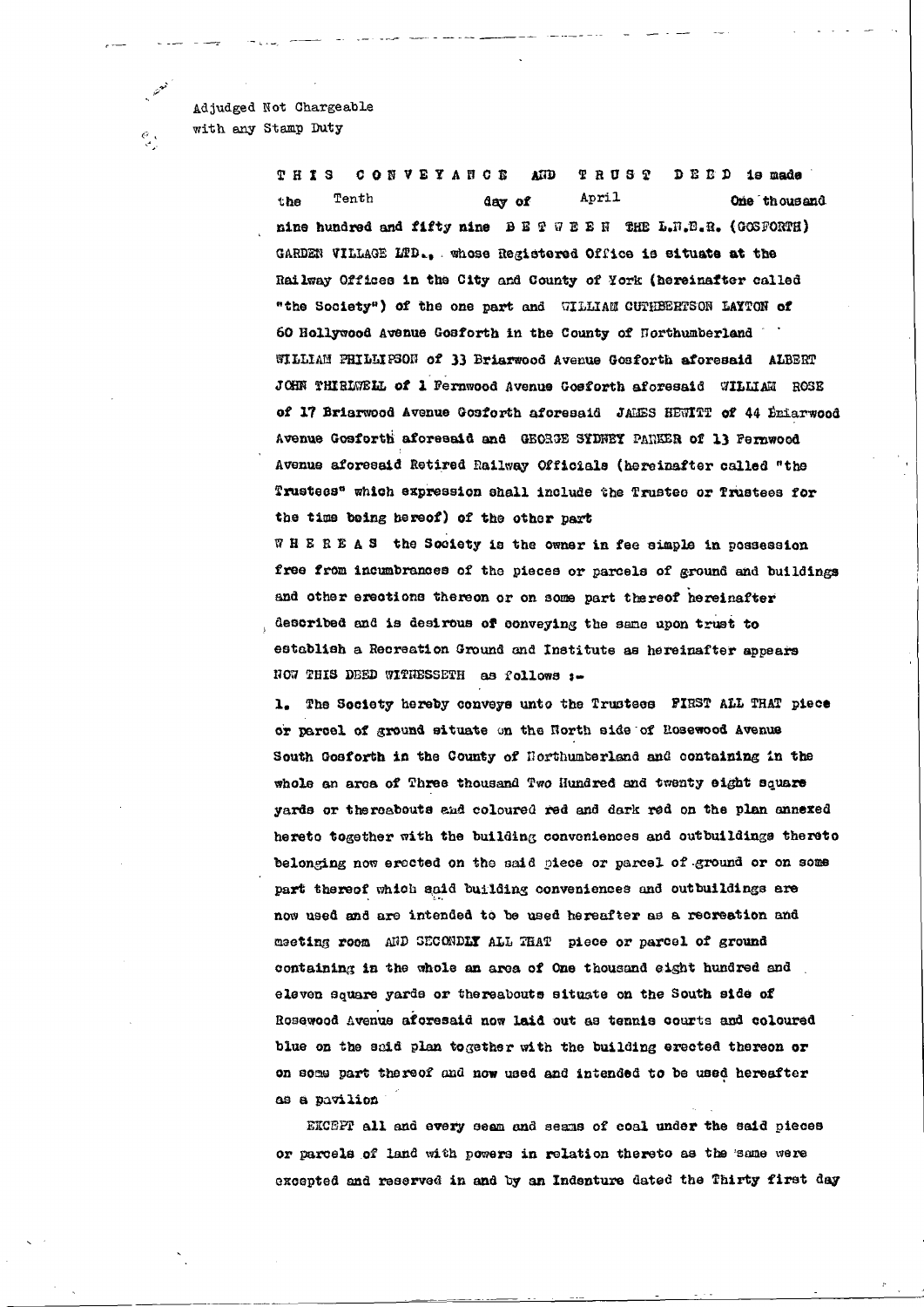of December One thousand eight hundred end fifty three and made between Charles Phelips and John Covordale of the first part Daniel James Lee of the second part Thomas Smith of the third part Robert Plummer and Charles Attious Honck of the fourth part Charles John Brandling of the fifth part William Dunn of the sixth part and Charles Robert Haters Mather of the 7th part BUT TOGETHER WITH by way of grant and not of exception all such other mines and minerals under the said pieces or parcels of land and all such rights to the cupport of the sumbee thereof and to compensation for denage caused through the working of the mines and minerals thereunder as the Society now have or are entitled to grant TO HOLD the same unto the Trustees in fee siunle UPON TRUST Nevertheless for the Charity hereby constituted and to be administered according to the rules and provisions hereinafter contained but SUBJECT to and with the benefit of a lease of part of the said piece or parcel of land coloured dark rod dated the Thirty Pirst day of December One thousand nine hundred and fifty two and made between tho Society of the one part and the Horth Eastern Electricity Board of the other part

2. The Trustees shall hold the said pieces or parcels of land buildings conveniences and outbuildings hereby conveyed (hereinafter referred to as "the property") UPON TRUST to pormit the same to be appropriatod and used in perpetuity under tho naae of "The Gosforth Garden Village Association<sup>s</sup> (hereinafter referred to as "the Association") as a Recreation Ground and Institute with objects as hereinafter defined for the benefit of the inhabitants of the estate known as the Gosforth Garden Village situate at Gosforth in the County of Northumberland and delineated and edged green on the said plan and otherwise for the benefit of the said inhabitants and others as hereinafter appears

3. The Trustees may from time to time permit the buildings for the time being standing on the said pieces or parcels of land to be repaired altered enlarged or teken down and rebuilt if necessary so as to render the same better adapted for the purposes aforesaid and may permit the eroction of buildings  $\mathcal{L}^{\text{new}}$  acrossomably incidental to the use and enjoyment of the property for such purposes 4» The Trustees shall not be responsible for the malntenanoe ot repair or insurance of the said pieces or parcels of land or for the buildings or equipment for the time being thereon or for the payment of any charges thereon

5. The objects hereinbefore referred to shall be the promotion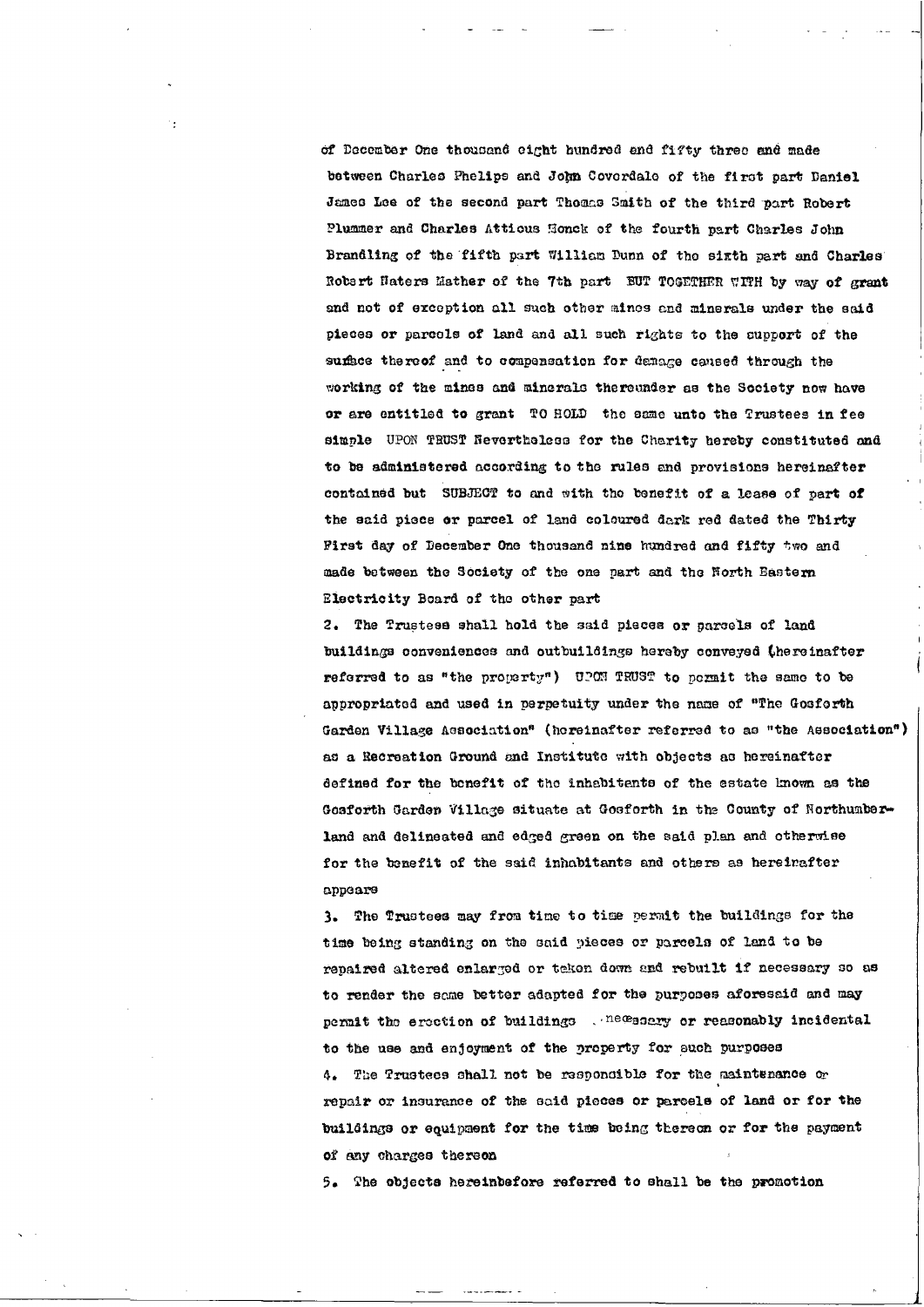generally without distinction of sex or of political religious or other opinions of facilities for the recreation and leisure-time cocupation of the eaid inhabitants with the object of improving the conditions of life of such inhabitants and in particular of Tacilities for the games of tennis and bowls and any other similar recreational activity for the benefit of the said inhabitants 6. Subject as hereinafter provided all inhabitants of the Gosforth Garden Village shall be eligible for full membership of the Aggociation and associate membership shall be open to such other persone as the . Committee hereinafter referred to may decide

7. Associate mambers of the Association shall be entitled to enjoy the facilities and amenities afforded by the Association but shall not be entitled to vote at general meetings and shall not be eligible for acabership of the Committee

 $8_*(a)$  Subject as in Clause 17 hereof spocified the management and contol of the property (including without in any way limiting the interpretation of the expression "management and control" the duty of insuring and keeping insured the property in the hands of the Trustees and all equipment for the time being thereon from loss or danage by fire storm and tempest in some Insurance Office to be approved by the Trustees in such sum as the Trustees shall think proper) shall be vested in a Committee of Management (in this deed referred to as "the Committee") the first members of which shall be elected at a public meeting of the said inhabitants and shall consist of a Chairman Vice-Chairman Secretary and Treasurer together with the tes other persons so to be elected (which said Chairman Vice-Chairman Secretary Treasurer and two other persons are hereinafter referred to as "Elected Committee Hembers") and certain further members (hereinafter referred to as "Sectional Committee Hembers")

(b) The first Sectional Committee Hembers shall be elected at the said meeting for the purpose of representing upon the Committee each of the particular sections of the Association as follows :-

 $3.$ 

Tennis Gardening **Thist** Pavilion (Entertainments)

 $\mathcal{E}_{\mathcal{D}}$ 

Bowls Over  $60^*$  s Youth Club

(c) The Association may in General Meeting alter the sections to be represented upon the Committee but so that the number of Sectional Committee Heabers shall at no time exceed seven 9. (a) Two of the first Elected Committee Members (to be selected by let) shall retire from office at the Annual General Meeting of the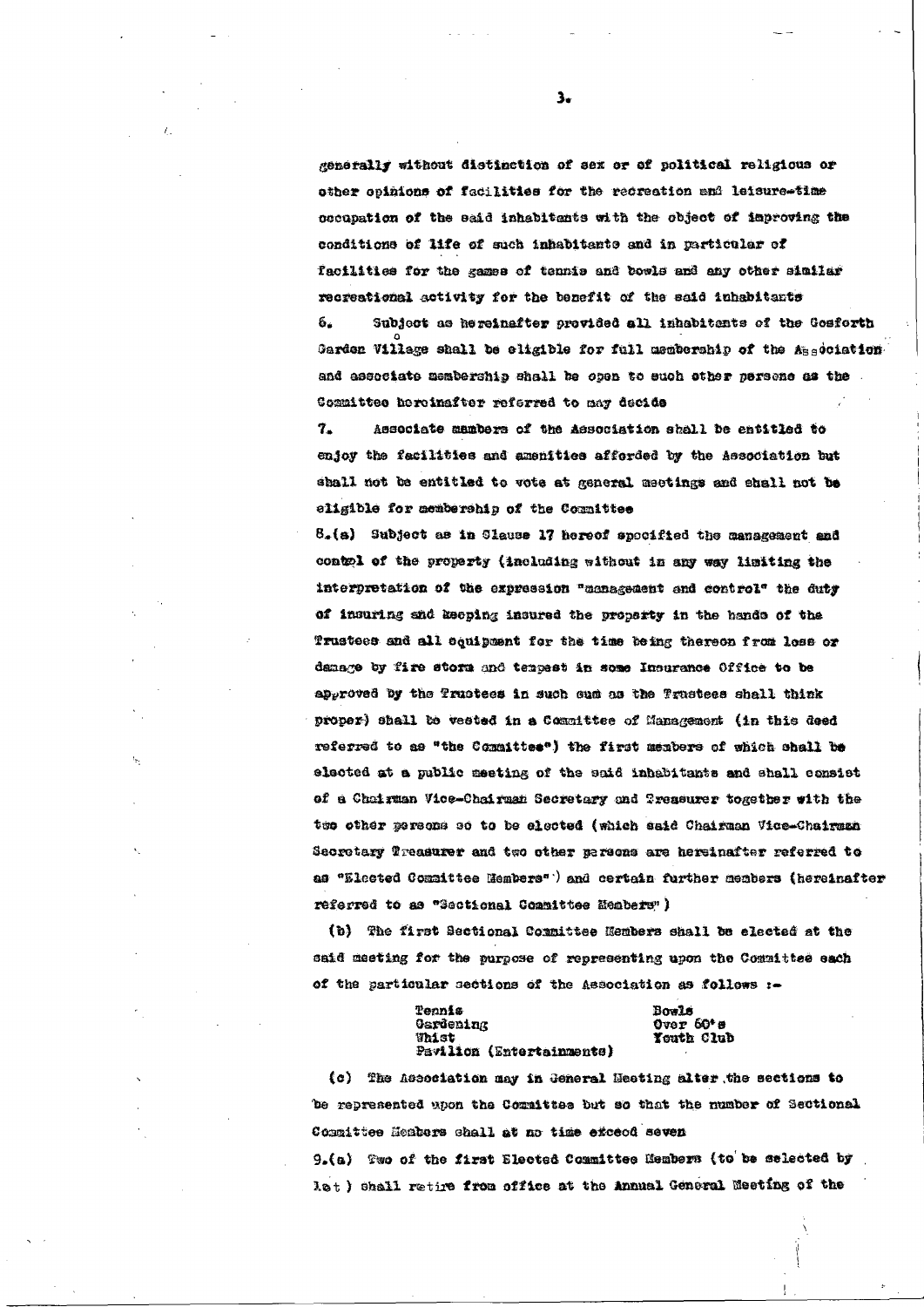Association next held after the expiration of twelve months from the date of election of the first Elected Committee Nembers and two more (to be also selected by lot) shall similarly retire on the day of the annual general meeting next following the day of the Annual general meeting at which the said first two Blected Counittee Membere shall retire and in each year thereafter the two Elected Committee Hembers who shall have been longest in office shall retire on the day of the Annual General Meeting in that year

(b) Sectional Committee Members shall hold office until the next Annual General Meeting following their appointment and (other than first members appointed under Clause 8(b) hereof) shall be appointed at each Annual General Heeting by the respective Sectional Committees which they represent

10. Elected Committee Hembers to fill the place of those retired under the last preceding clause shall be elected at the Annual General Meeting on the day of shich such retirement takes place by the full members of the Association and the retiring Elected Committee Nembers from time to time shall remain in office until their successors are appointed

11. Casual vacancies among the Elected Committee Members may at any time be filled up by the Committee from members sligible for elected membership of the Committee but so that any person elected to fill the casual vacancy shall hold office only while the Elected Committee Hember in whose place he was clected would have held office  $12<sub>z</sub>(a)$  Only a full member of the Association shall be eligible to hold office as an Blected Committee Gember or a Sectional Committee Hember

(b) Associate members shall be eligible for membership of any

4.

sectional Sub-Committee of the Association but shall not as a member of such sectional Sub-Committee be eligible for appointment as Sectional Committee Hembers

Candidates who shall have previously declared their willingness  $13$ to serve for appointment as Elected Committee Hembers shall be proposed by at least two persons qualified to vote at the election aforesaid who shall give to the Committee or as the Committee shall direct notice in writing of their intention in that behalf. 14 days at least before the Annual General Heeting at which such election is to take place and for seven days at least before such Annual General Heeting the names and addresses of the candidates and their proposers shall be posted upon the Members' Notice Board in the Pavilion upon the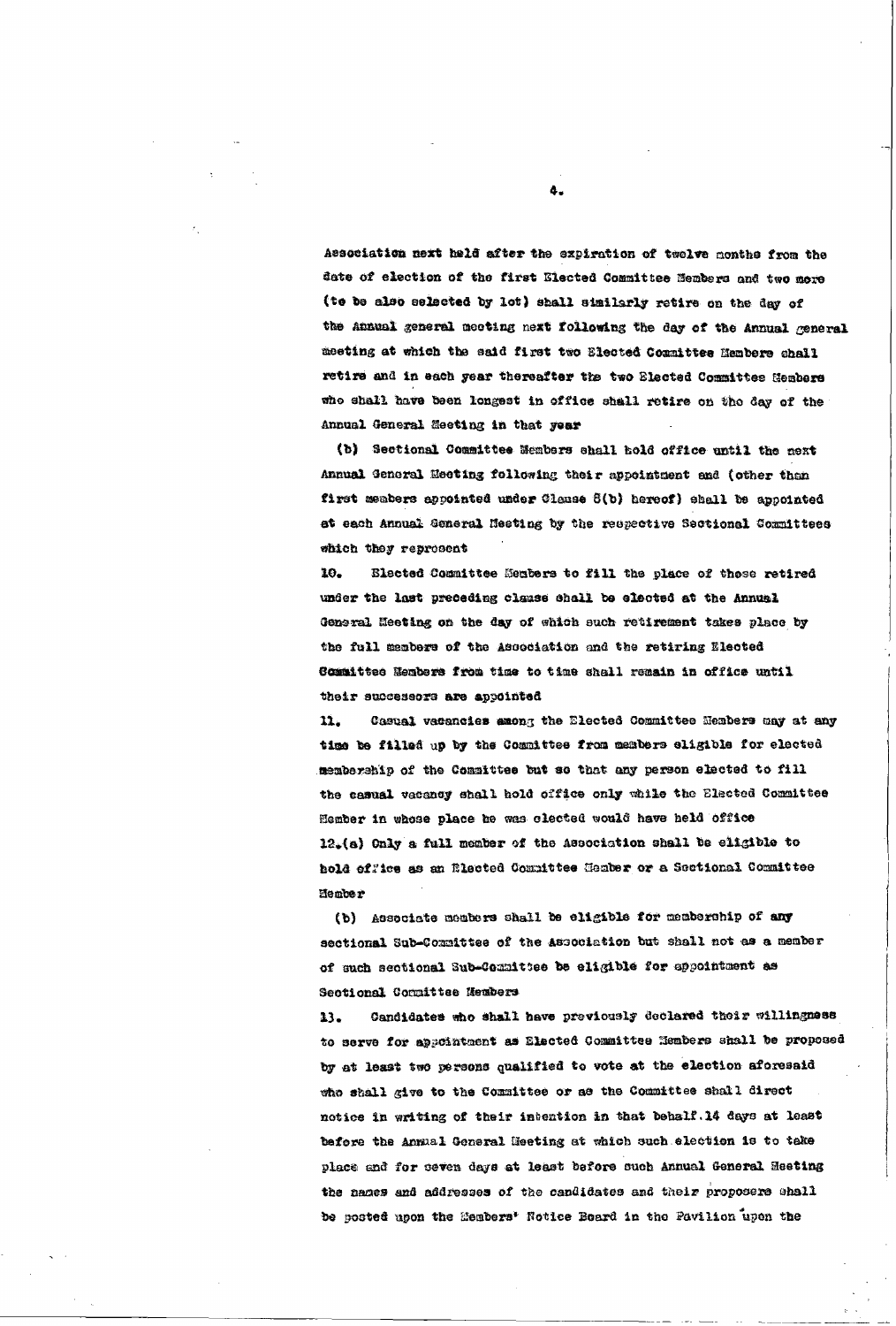#### proporty

The annual subscription for full members and associate  $14.$ mombers respectively shall be such as shall be fixed from time to time at any Annual General Hosting of the Association but in the case of full members shall not without the prior consent of the Trustees in writing exceed Pive Shillings and notice of any proposal to alter the subscriptions of either class of members shall be kept posted upon the Monbers' Notice Board in the Pavilion for at least 14 days before the Annual General Hosting at which such proposal is to be put is held

15. The Association shall have the power in General Heeting of which not less than 21 days' notice posted on the Henbers' Notice Doord in the Pavilion shall have been given of terminating the membership of any member whether full or associate whose conduct in or about the property shall be considered by the Association in such General Heeting to have been prejudicial to the amenities or good management of the Association or to have constituted a substantial interference with the comfort of the other monkers of the Association in or about the property PHOVIDED ALTAYS that the resolution so terminating membership shall be passed by a majority of not less than three quarters of those present at the meeting at which such resolution is proposed  $16.$ Subject to the provisions of this Deed the Association shall have the power from time to time in General Heeting to make rules for the proper unnagement and control of the property (including any buildings hereafter to be erected thereon and any land hereafter acquired upon the trusts of this Deed) for the purposes aforesaid and in particular with reference to the terms and conditions upon which the facilities provided thereon may be used for the playing of organised games and the sum if any to be paid for such use  $17-$ Subject always to the powers of leasing or letting the property possessed by the Trustess the Committee may at any time permit the use for any period not exceeding two days of all or any of the rooms in the property to any person or persons and upon any terms they may think proper for entertainments or meetings provided that the Counittee shall not pernit to be used any part of the property for the exclusive or dominant purposes of any particular Church descaination or sect or of any political party

 $5<sub>•</sub>$ 

All conies received by the Committee in respect of any such use  $13$ of the recess as aforesaid or otherwise under or for the purpose of this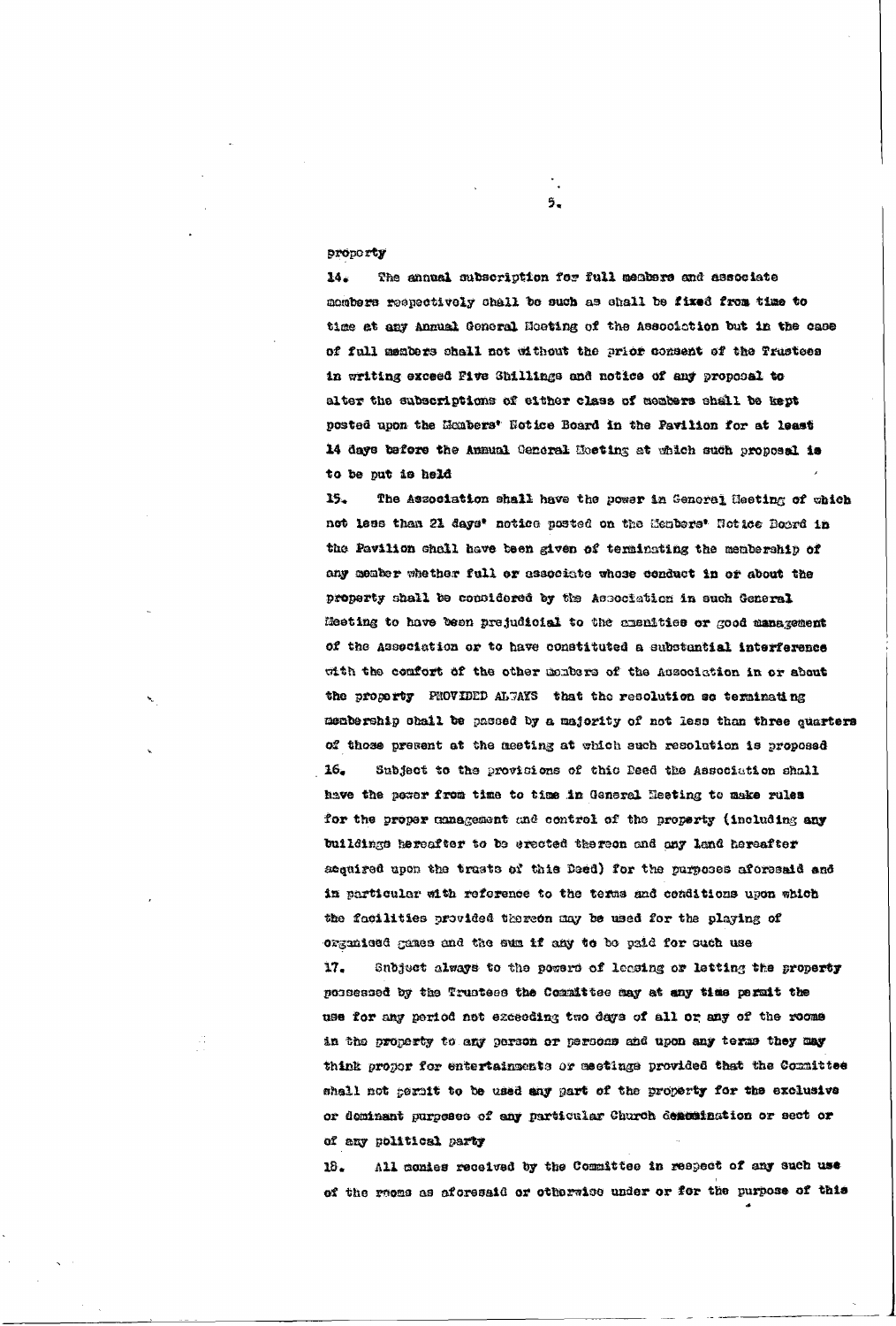Deed shall be applied in repairing and improving the groperty and keeping the same and the furniture and effects from time to time therein insured against fire and in paying all rates taxes and other outgoings from time to time being payable in respect thereof and in paying all expenses of carrying on the Association and in paying the wages of all officers and servants whom the Committee may think proper to employ for the parpease of this Committee or otherwise in executing the trusts and powers herein declared and contained 19. If at any time the property or any part or parts thereof shall

6.

become unsuitable or unnecessary for the purposes aforesaid or if the Association shall be wound up or cease to make any substantial use of the property (as to which cessation of substantial use the Trustess shall be the sole judges) the Trustees may with the consent of the Committee let or sell the property or such part or parts thereof as aforesaid and in the case of a sale or a leace for more than twenty one years of the property or ouch part or parts thereof as aforesaid with the consent of the Minister of Bducation and other vice at such times and in such manner as the Trustees in their absolute discretion may think fit

The Prustees shall hold the proceeds of such sale or sales as  $20.5$ aforesaid after payment thereout of the expenses incident thereto UPON TRUST to apply the eame either in the purchase of other property approved by the Trustees and to be held upon the trusts and aubject to the provisions hereinbefere set forth (including this power) or as near thereto as circumstances will permit or towards such other charitable purposes or objects for the tenefit of the said inhabitants as may be approved by the Hinister of Bducation while such monies shall be invested in the name of the Official Trustees of Charitable Funds and any income arising therefrom shall either be accumulated (for such time as may be allowed by law) by investigating the same and the resulting income thereof in like manner as an addition to and to be applied as the capital of aloh investment or shall be used for any purpose for which the income of the property any property be applied Upon any sale by the Trustees under the power of sale aforesaid  $21.$ any purchasers or purchaser dealing bona fide with the Trustees shell not be concerned to see or enguire whether the cocasion for executing or exercising such power has arisen or whether the provisions as to the appointment and requirement of trustees in this Deed contained have been properly and regularly observed and performed 'Such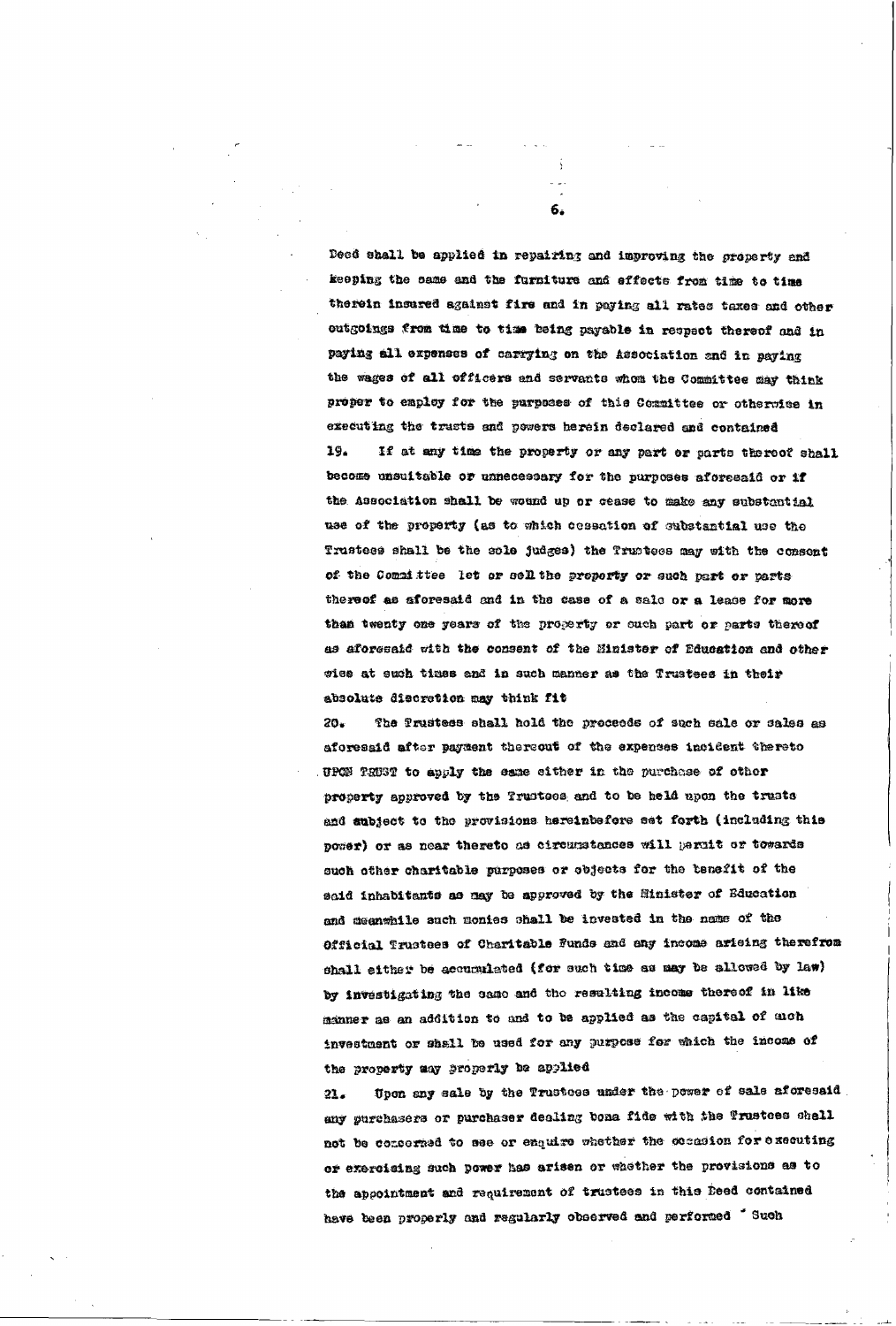purchasers or purchaser shall not be concerned as to the application of the purchase noney

 $22.$ Bvery meeting of the Trustees for the purpose of taking into consideration or deciding upon any matter or question concerning the said property or othersice in connection sith the trust hereby created shall be summoned by a notice in writing specifying the time place and purpose er purposes of such intended neeting and signed by two at least of the Trustees for the time being and a copy of such notice shall be either served or left for or sent by post to each Trustee for the time being at his or their usual place or places of abode or. business at least seven days before the date of each such mecting PROVIDED ALWAYS AND IT IS HEREBY DECLARED that no meeting held under or by virtue of these presents shall be invalid or the resolutions thereof void or impeached by reason that any such notice or notices as aforesaid may not or shall not have reached any Trustee or Trustees for the time being who at the time of any such meeting happens to be beyond the Seas or the or those place or places of abode or business shall not be known and cannot reasonably be found or discovered by the person or persone who may lawfully give any such notice or notices as aforesaid

 $23.$ At any seeting held under or by virtue of these presents or of the Trusts thereof or any of then the persons present at such meeting and entitled to vote thoreat or the majority of them shall choose a Chairman of such meeting and shall decide any question or matter proposed at such meeting and respecting which votes shall be given And in case the votes shall be equally divided then the Chairman of such meeting shall give the casting vote which casting vote he shall

 $T_{\bullet}$ 

have in addition to the vote he shall be otherwise entitled to AUD IT IS hereby declared that whenever it shall be thought necessary or expedient to do anything in and by those presents directed authorised or made lawful to be done the nocessity or expediency of doing the eamo shall in like manner be decided by the persons present at a duly convened meeting of the Trustees and entitled to vote upon the question to be determined or the majority of them and if there shall be an equal division then by such casting voe as aforosaid and all acts and deeds done and executed in pursuance of any such decision as aforesaid shall be good valid and binding on all persons entitled to vote at the meeting who may be absent or being precent may be in the minority and on all persons claiming under or in pursuance of these presents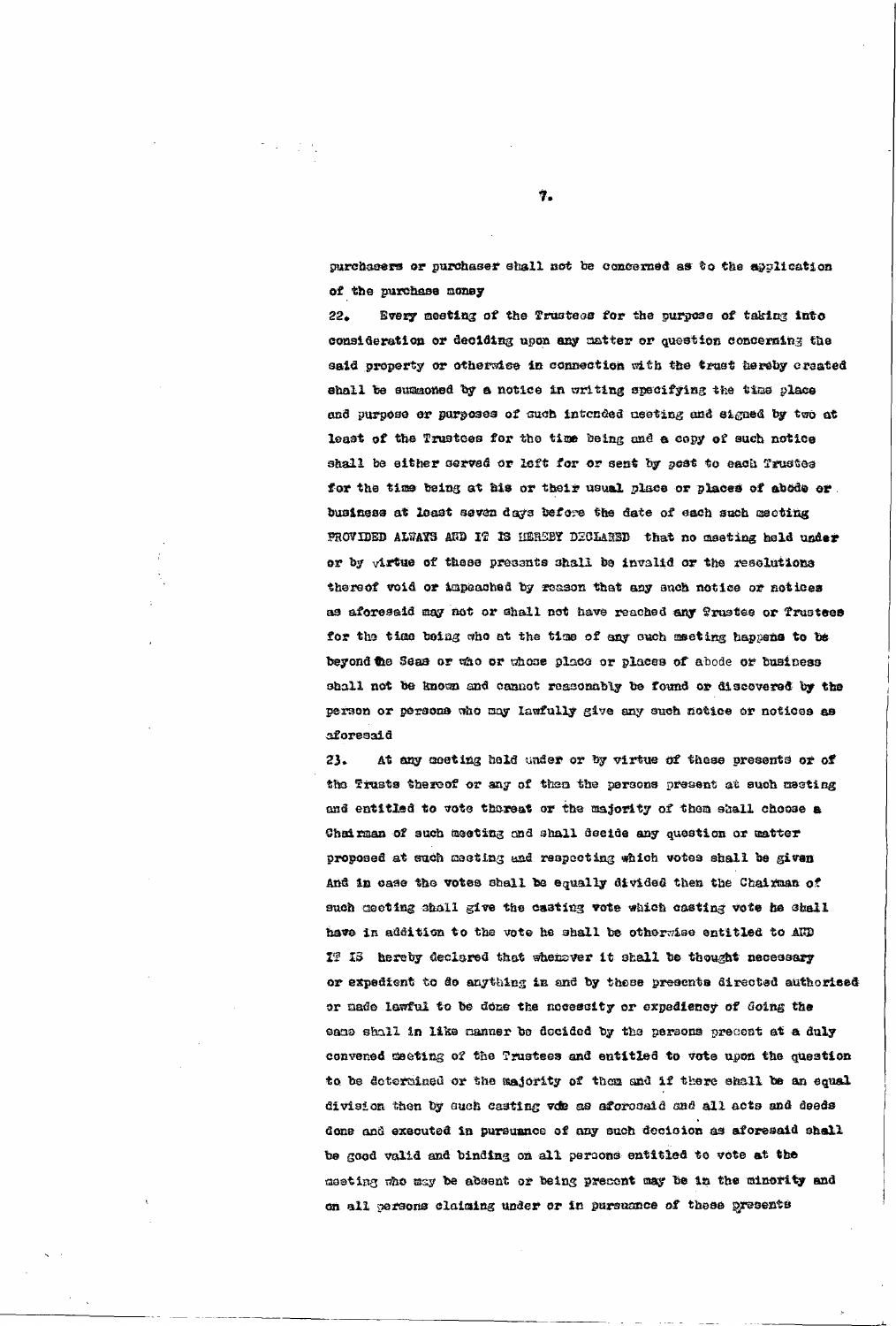The power of appointing a new trustee or new trustees of this  $24.$ Deed shall be vested in the Trustees and by way of extension and variation of the statutory powers the following provisions shall apply thereto :-

- (a) The number of trustees shall not exceed six and shall not be less than three and upon any new appointment the number shall if possible be made up to at least the original mmber
- (b) No person shall be eligible to be appointed a trustee who is not either first a serving member of the staff of the British Transport Commission or a former member of such staff who has retired therefrom on account of age or secondly an inhabitant of Gosforth Garden Village aforesaid
- (c) Any one of the Trustees may when there are more than three trustees retire from the trusts hereof on giving one donth's notice in writing of his intention so to do to each of the other trustees for the time being and upon the termination of such one month's notice the Trustee giving the notice shall thereupon cease to be a trustee of this **Boed** Any Notice sent by post to the last known usual place of abods in the United Kingdom of any Trustee shall he sufficient notice to him herounder.

Ho Trustee for the time being of the trusts created by these  $25$ presents shall be liable for the acts receipts neglects or defaults of any fellow trustee or for joining in any receipt or other act for conformity or for any less occurring to or expenses incurred by or falling upon the property whether real or personal for the time being constituting the assets of the said trust or for the insufficiency or deficiency of any security for the time being forming part of ouch assets or for any loss or damage arising from the bankruptcy insolvency or tortious act of any person with when any part of such assets or documents of or evidencing title in relation thereto shall be deposited or for any lose occasioned by any error of judgment or oversight on his part or for any other loss danage or misfortune whatever which shall happen in the execution of the duties of his office or in relation thereto unless the same happen through his own dishonesty

8.

The Society hereby acknowledges the right of the Trustees to the 26. production of three Conveyances dated the Twenty Third day of October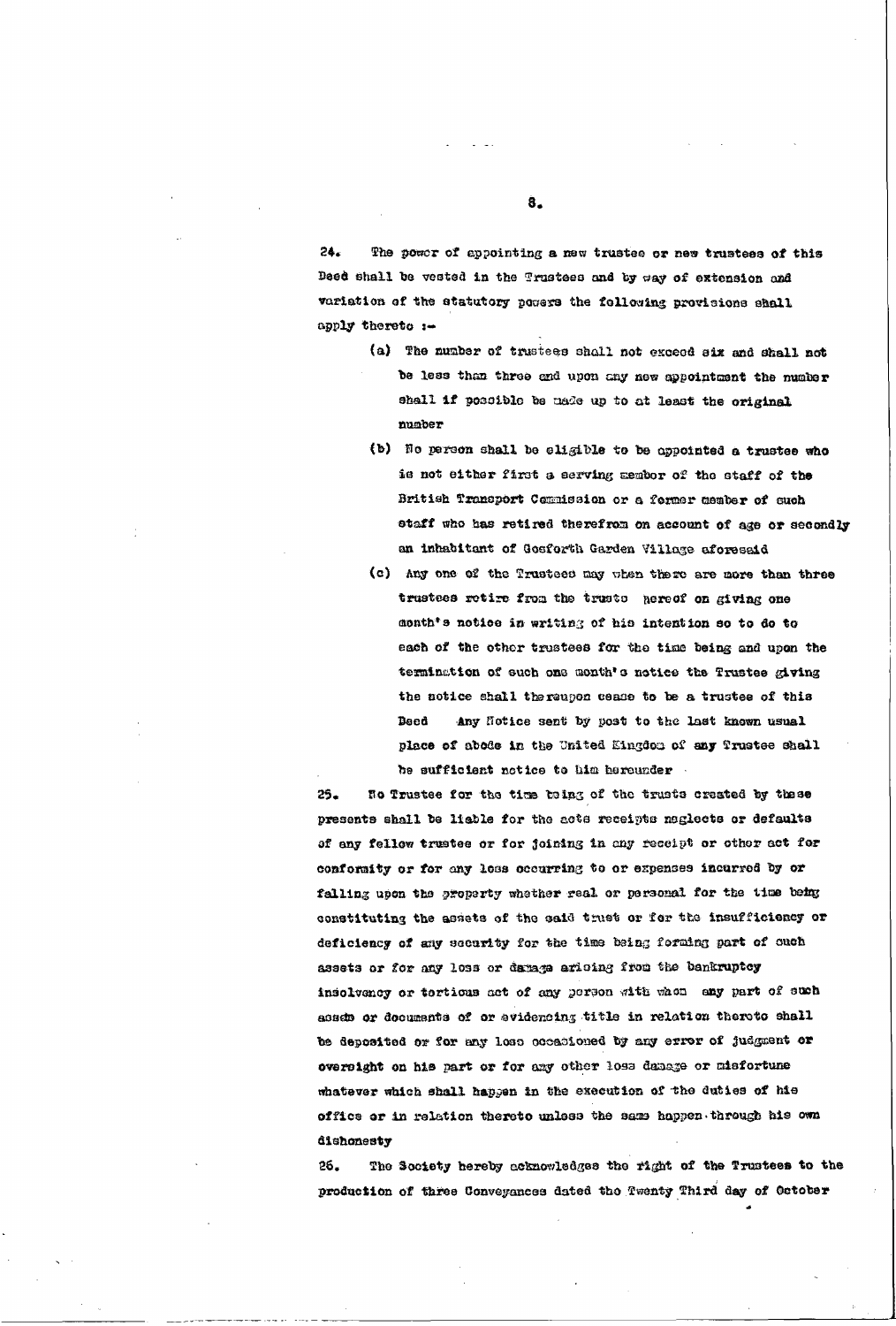One thousand nine hundred and thirty five the Eighth day of Hay One thousand nine hundred and thirty six and the Pourth day of November One thousand nine hundred and thirty six respectively all made between The London and North Sastern Railway Company of the one part and the Society of the other part and to delivery of copies thereof and hereby undertakes for the safe custody thereof

The parties hereto hereby certify that the transaction hereby  $27.$ affected does not form part of a larger transaction or of a series of trenosotions in respect of which the enount or value or the aggregate anount or value of the property conveyed exceeds Three thousand Five Hundred Pounds

IS WITESS whereof the Society has caused its Common Seal to be affixed hereto pursuant to a resolution of the Committee thereof dated the day of Ore thousand nine hundred and fifty nine and the Trustees have hereunto set their hands and seals the day and year first before written

THE COMMON SEAL of THE L.H.B.R. (GOSFORTH) GARDEH VILLAGE LIMITED was hereuto affixed in the presence of  $i$ .

 $\mathbf{I}$ 

 $\sim$ 

L.S.

Committeeman C.L. Smith

Committeeman T.R. Thompson

Secretary

SIGNED SEALED AND DELIVENED by the said VILLIAM CUTHBERGGH LAYTON in the presence

Wm. C. Layton L.S.

 $9.$ 

B.R. Ryder

SIGNED SEALED AND DELIVERED by the eaid W. Phillipson TLLIAN HILLIFOCT in the presence of :-L.S.

B.R. Ryder

SIGHED SEALED AND DELIVEED by the said ALBERT JOHN THIRLURLL in the presence of :-A.J. Thirlwell L.S.

B.R. Ryder